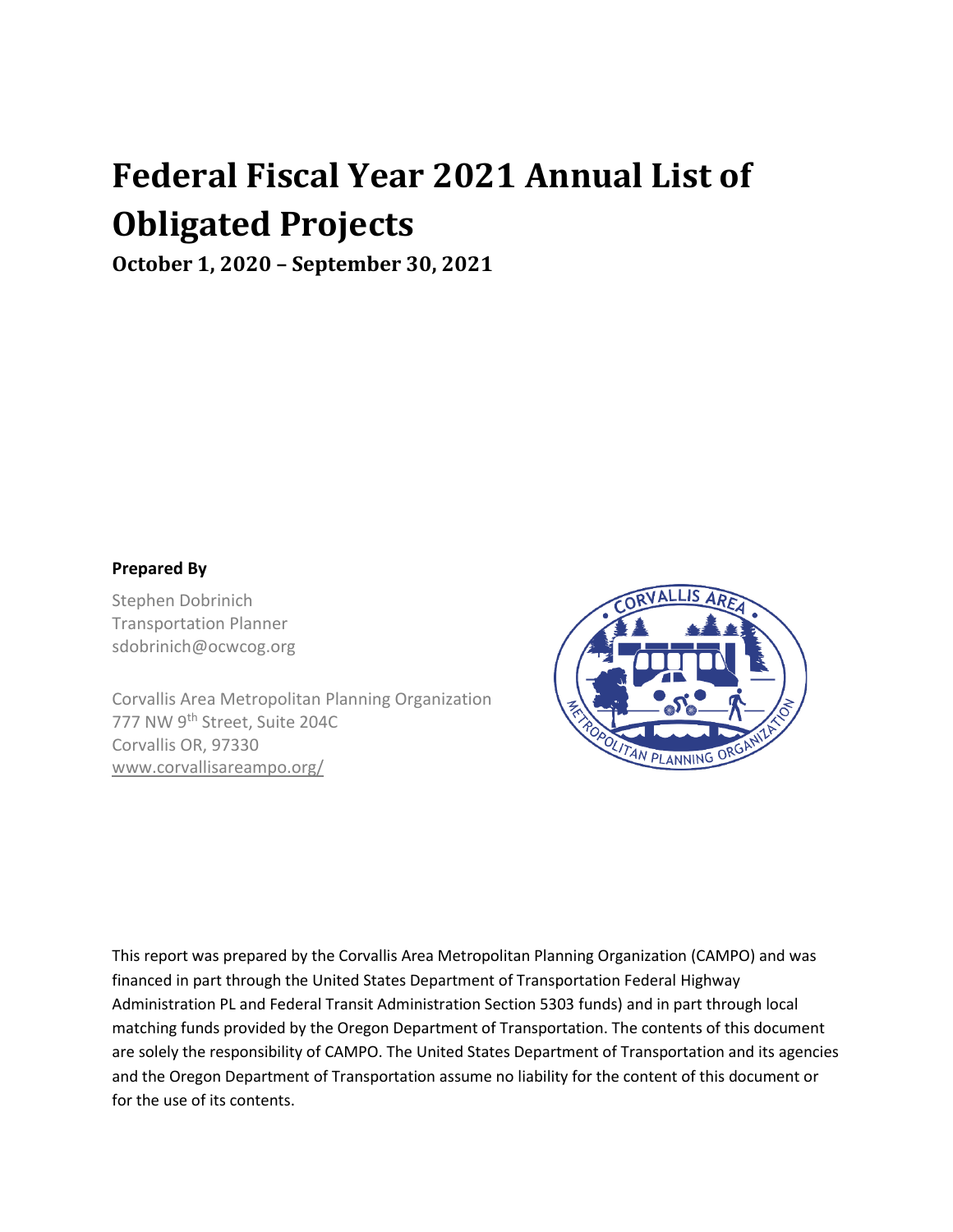## **Introduction**

The U.S. Congress, through adoption of the transportation act, Fixing America's Surface Transportation (FAST) Act, requires all Metropolitan Planning Organizations (MPOs) to publish an annual listing of projects for which federal funds have been obligated (49USC Chapter 53, Section 5303). This provision is intended to increase the transparency of government spending on transportation projects and programs and to increase the public's understanding of how federal funds are being spent.

This report outlines transportation projects and programs within the Corvallis Area Metropolitan Planning Organization (CAMPO) planning area with funds obligated during the 2021 federal fiscal year: October 1, 2020 through September 30, 2021.

Other federally funded projects that have already been obligated, or those not anticipated to be obligated in the short term may not be included. Additionally, projects that did not have funds obligated during FFY 2021 may not be included but may still be moving forward on schedule. In some cases, delayed obligation may occur without affecting a project schedule.

It is the primary responsibility of the MPO to prepare the Obligation Report, in coordination with MPO member jurisdictions, the Oregon Department of Transportation (ODOT) and the operator of Corvallis Transit Service (the City of Corvallis). This document is also available on the CAMPO website: [www.corvallisareampo.org.](http://www.corvallisareampo.org/)

## **About the Corvallis Area Metropolitan Planning Organization**

The Corvallis Area Metropolitan Planning Organization, CAMPO, is the federally designated MPO for the cities of Adair Village, Corvallis, Philomath, and Benton County. Federal regulations require that MPOs be formed for all Urbanized Areas with a population of 50,000 or more in order to provide for continuing, cooperative and comprehensive transportation planning for the region.

CAMPO is governed by a five-member Policy Board consisting of elected representatives from each city or county, as well as a staff person from the Oregon Department of Transportation (ODOT). The Policy Board operates according to the adopted Operating Guidelines. CAMPO's Technical Advisory Committee (TAC) is made up of professional staff of the above entities, the ODOT Regional Planner, a representative from Oregon State University, and a representative from the Linn-Benton Loop (occupied by staff from Albany Transit System). The representatives of relevant federal and other state agencies have ex-officio status on the TAC. The TAC reviews technical material and provides recommendations to the Policy Board.

The City of Corvallis is the owner of the Corvallis Transit System and their representation on the MPO Policy Board also represents the interests of the transit system.

The Oregon Cascades West Council of Governments, under a contract with the Policy Board, provides fiscal and administrative services, and staffing to CAMPO.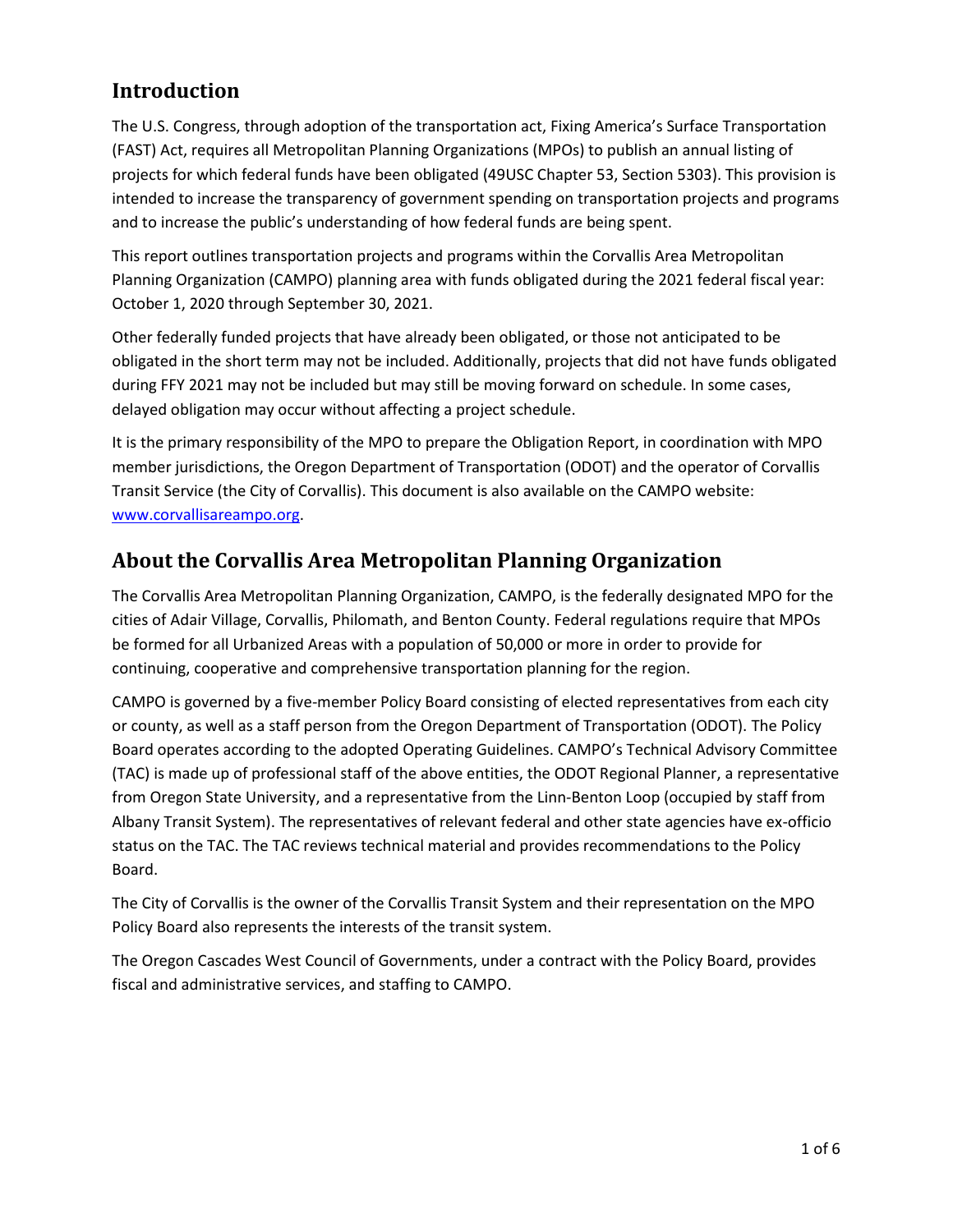# **Terminology**

**Obligation** in the context of this report is the Federal government's legal commitment to pay the Federal share of a project's cost. An obligated project is one that has been authorized by a Federal agency as meeting eligibility requirements for federal funds. Projects for which funds have been obligated are not necessarily initiated or completed in the program year. For obligations on a construction project, typically the project needs to complete a competitive bid process and begin construction if an acceptable bid is received. Alternatively, projects may have obtained permission to proceed to construction using local funds, with the ability to be obligated and reimbursed with federal funds at a later date.

The amount of the obligation usually does not equal the total cost of the project. An obligation may be for only one phase of a multi-phased project, and the obligation amount listed does not account for local funding spent on a project.

For Federal Transit Administration (FTA) projects, obligation occurs when the FTA grant is awarded. For Federal Highway Administration (FHWA) projects, obligation occurs when a project agreement is executed and the recipient agency requests that the funds be obligated. A project agreement defines specific project elements that are eligible for funding; how financing will occur; and agency roles, responsibilities and liabilities.

Once funds have been obligated, the eligible recipient begins incurring eligible project expenses and then requests reimbursement from the obligated funds. The reimbursement request must demonstrate that the recipient incurred the costs consistent with the project agreement and all federal rules.

**Deobligation** occurs when the promise of funds originally obligated for a specific project have to be returned to the federal government. This generally occurs when money that has been set aside for a project has not been fully spent. Thus the promise of funds is returned to the federal government.

#### **Phase Descriptions**

- **Cap:** Transit Capital
- **CN:** Construction
- **Ops:** Transit Operations
- **PE:** Preliminary Engineering
- **PM:** Preventative Maintenance
- **ROW:** Right of Way or Land Acquisition
- **TDM:** Transportation Demand Management
- **UR:** Utility Relocation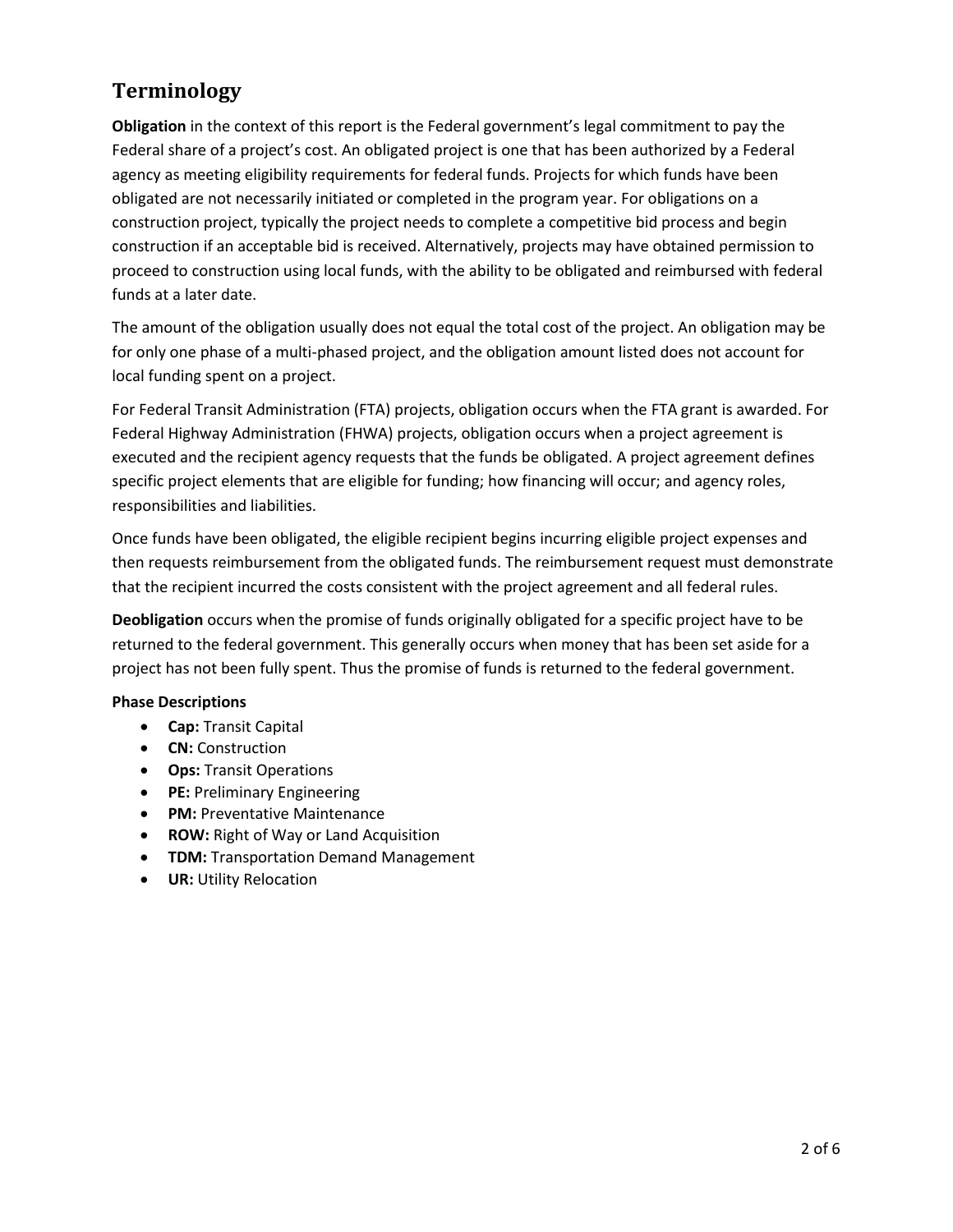## **Funding Sources**

**Surface Transportation Program (STP) / Surface Transportation Block Grant (STBG)** funds are a flexible multi-modal block grant-type program. STBG funds provide for a broad range of transportation uses and may be used for projects on the Federal-aid highway system (including the NHS), bridge projects on any public road, transit capital projects, and intracity or intercity bus terminals and facilities. A percentage of STP/STBG funds allocated to the state of Oregon is distributed to cities, counties and MPOs on a formula basis by the Oregon Transportation Commission (OTC).

**National Highway Performance Program (NHPP)** projects must be on an eligible facility and support progress toward achievement of national performance goals for improving infrastructure condition, safety, mobility, or fright movement on the NHS, and be consistent with metropolitan and statewide planning requirements.

**National Highway Freight Program (NHFP)** funds are allocated to the Oregon Department of Transportation (ODOT) annually through a formula methodology, to be used to improve the efficient movement of freight on the National Highway Freight Network (NHFN).

**Section 5307** funds are distributed on a statutory formula basis to support capital, operating, and planning expenditures for publicly owned transit systems. 5307 funds have a 20% local match when used for capital or planning projects and a 50% match when used for transit operations.

**Section 5310** funds support transportation services for the elderly and persons with disabilities. The funds may go to private, nonprofit organizations or to public bodies that coordinate service. Funds can continue to be used for capital costs or for capital costs of contracting for services. Section 5310 funds are awarded on an annual competitive basis.

**Section 5339** funds support capital purchases for public transportation systems. Funds are granted on a project-by-project basis and require a 20% local match.

**Metropolitan Planning funds (PL and 5303)** are available for MPOs to carry out the metropolitan transportation planning process required by 23 U.S.C. 134, including development of metropolitan area transportation plans and Transportation Improvement Programs. Under 23 U.S.C. 134, MPOs are responsible for developing, in cooperation with the State and affected transit operators, a long-range Regional Transportation Plan (RTP) and a Metropolitan Transportation Improvement Program (MTIP) for the area. Metropolitan Planning funds are provided through the Oregon Department of Transportation to MPOs in order to support metropolitan planning processes.

**Note:** Projects that use the State Fund Exchange are not included.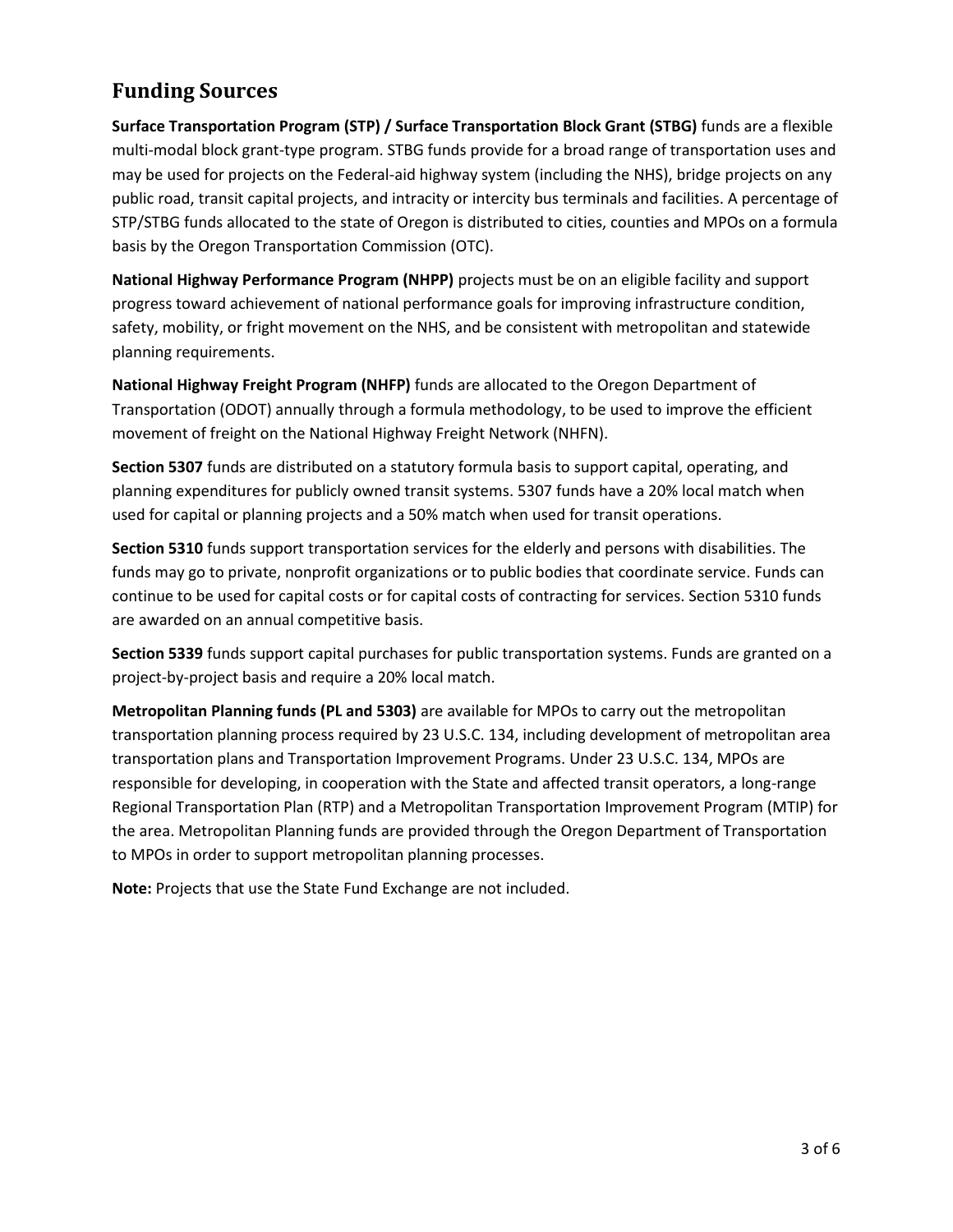| Table 1: Summary of FFY 2021 Federal Funded Projects by Fund Type |  |  |
|-------------------------------------------------------------------|--|--|
|                                                                   |  |  |

| 2021 Federal Obligation Summary by Fund Type                                                | <b>Total Federal</b><br><b>Funds Obligated</b><br>(FFY2021) | <b>Percent of</b><br><b>Region's Funds</b><br><b>Obligated by Fund</b><br><b>Type (FFY2021)</b> |
|---------------------------------------------------------------------------------------------|-------------------------------------------------------------|-------------------------------------------------------------------------------------------------|
| FTA 5307 Funds                                                                              | \$1,980,768                                                 | 9%                                                                                              |
| Purchase Battery Electric Buses K22330                                                      | \$1,572,500                                                 |                                                                                                 |
| Project Management (CTE) K22332                                                             | \$227,338                                                   |                                                                                                 |
| Preventive Maintenance/Paratransit                                                          | \$180,930                                                   |                                                                                                 |
| American Rescue Plan (ARP) Act of 2021                                                      | \$1,108,800                                                 | 5.14%                                                                                           |
| <b>CTS Operations</b>                                                                       | \$1,108,800                                                 |                                                                                                 |
| <b>Metropolitan Planning</b>                                                                | \$306,638.84                                                | 1.42%                                                                                           |
| CAMPO Planning SFY21 (FHWA PL) K20602                                                       | \$78,554.27                                                 |                                                                                                 |
| CAMPO Planning SFY22 (FHWA PL) K20603                                                       | \$50,414.84                                                 |                                                                                                 |
| CAMPO Planning SFY22 (FTA 5303) K20603                                                      | \$177,669.73                                                |                                                                                                 |
| <b>National Highway Performance Program</b>                                                 | \$3,279,945.57                                              | 15.19%                                                                                          |
| US20: Harrison Blvd. (Corvallis) -Replace failing signal<br>to improve driver safety K21552 | \$737,296.00                                                |                                                                                                 |
| US20: Philomath Couplet K21514                                                              | \$534,678.64                                                |                                                                                                 |
| Albany to Corvallis Signal Improvements                                                     | \$2,007,970.93                                              |                                                                                                 |
| <b>HRRR Special Rule FAST</b>                                                               | \$735.51                                                    | 0.00%                                                                                           |
| US20: Safety upgrades (Albany to Corvallis) K21191                                          | \$735.51                                                    |                                                                                                 |
| <b>Highway Safety Improvement Program</b>                                                   | \$12,762,844.30                                             | 59.12%                                                                                          |
| US20: Safety upgrades (Albany to Corvallis) K21191                                          | \$12,723,994.30                                             |                                                                                                 |
| Albany to Corvallis Signal Improvements                                                     | \$38,850.00                                                 |                                                                                                 |
| Sec 164 Pen-HSIP                                                                            | \$414,306.47                                                | 1.92%                                                                                           |
| Albany to Corvallis Signal Improvements                                                     | \$414,306.47                                                |                                                                                                 |
| <b>Transportation Alternatives Program</b>                                                  | \$77,359.26                                                 | 0.36%                                                                                           |
| Marys River-Crystal Lake Multiuse Path (Corvallis)                                          | \$77,359.26                                                 |                                                                                                 |
| <b>Surface Transportation Block Grant-Flex</b>                                              | \$279,276.73                                                | 1.29%                                                                                           |
| OR99W: SE Chapman PI to SW McKenzie Ave<br>(Corvallis) K22117                               | \$279,276.73                                                |                                                                                                 |
| <b>Surface Transportation Block FAST EXT</b>                                                | \$1,377,029.68                                              | 6.38%                                                                                           |
| OR99W: Corvallis Stormwater System                                                          | \$1,377,029.68                                              |                                                                                                 |
| FFY 2021 TOTAL                                                                              | \$21,587,704.36                                             | 100%                                                                                            |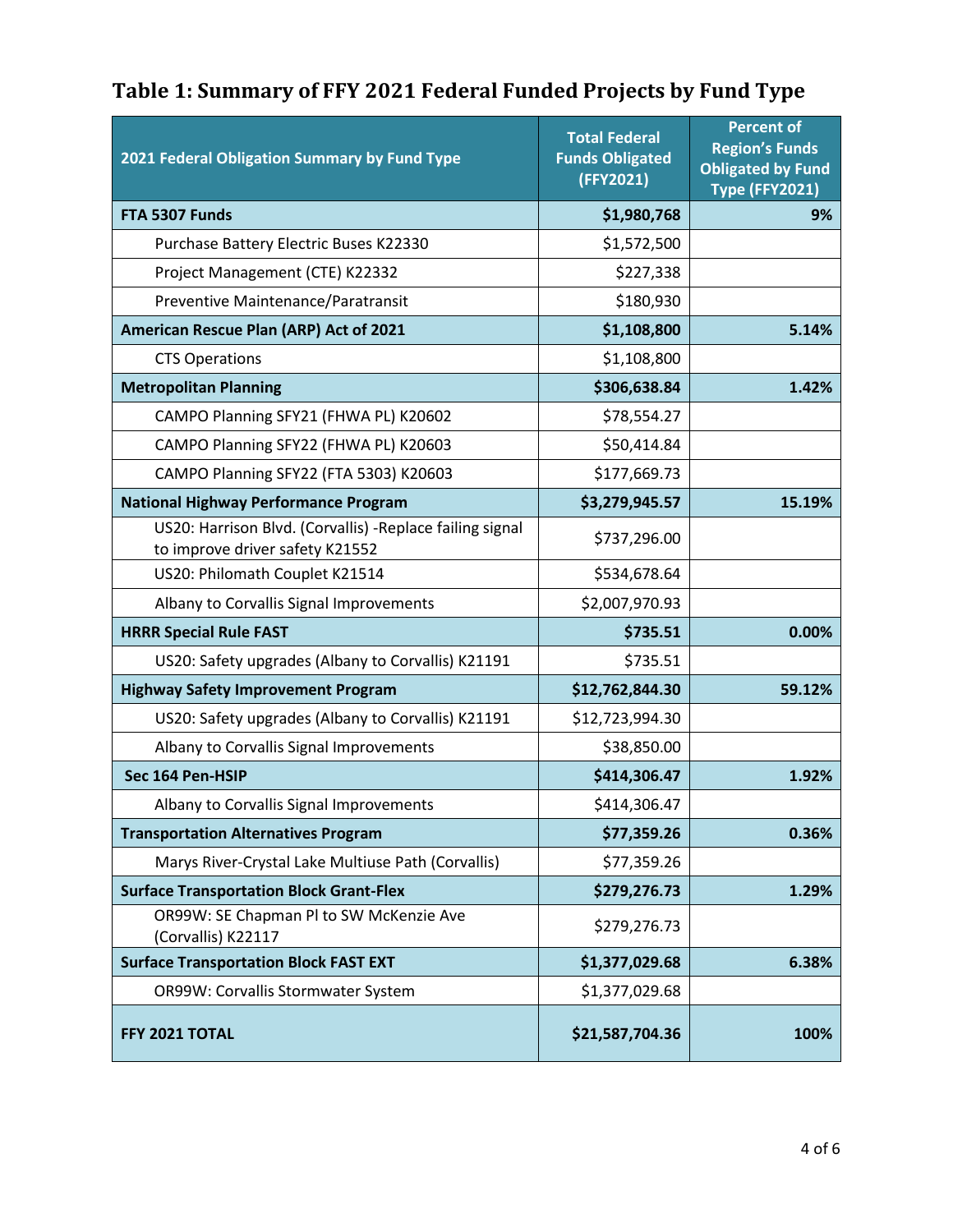| Table 2: Summary of FFY 2021 Federal Funded Projects by Organization |
|----------------------------------------------------------------------|
|----------------------------------------------------------------------|

| 2021 Federal Obligation Summary by Fund Type                                                 | <b>Total Federal</b><br><b>Funds Obligated</b><br>(FFY2021) | <b>Percent of</b><br><b>Region's Funds</b><br><b>Obligated by</b><br><b>Organization</b><br>(FFY2021) |
|----------------------------------------------------------------------------------------------|-------------------------------------------------------------|-------------------------------------------------------------------------------------------------------|
| <b>Corvallis Area MPO</b>                                                                    | \$306,638.84                                                | 1.42%                                                                                                 |
| CAMPO Planning SFY21 (FHWA PL) K20602                                                        | \$78,554.27                                                 |                                                                                                       |
| CAMPO Planning SFY22 (FHWA PL) K20603                                                        | \$50,414.84                                                 |                                                                                                       |
| CAMPO Planning SFY22 (FTA 5303) K20603                                                       | \$177,669.73                                                |                                                                                                       |
| <b>Corvallis Transit System</b>                                                              | \$3,089,568                                                 | 14.31%                                                                                                |
| Purchase Battery Electric Buses K22330                                                       | \$1,572,500                                                 |                                                                                                       |
| Project Management (CTE) K22332                                                              | \$227,338                                                   |                                                                                                       |
| Preventive Maintenance/Paratransit                                                           | \$180,930                                                   |                                                                                                       |
| <b>CTS Operations (ARP)</b>                                                                  | \$1,108,800                                                 |                                                                                                       |
| <b>City of Corvallis</b>                                                                     | \$77,359                                                    | 0.36%                                                                                                 |
| Marys River-Crystal Lake Multiuse Path (Corvallis)                                           | \$77,359                                                    |                                                                                                       |
| <b>Oregon Department of Transportation</b>                                                   | \$17,579,459.62                                             | 81.43%                                                                                                |
| US20: Harrison Blvd. (Corvallis) - Replace failing signal<br>to improve driver safety K21552 | \$737,296                                                   |                                                                                                       |
| Albany to Corvallis Signal Improvements (NHPP)                                               | \$2,007,971                                                 |                                                                                                       |
| US20: Safety upgrades (Albany to Corvallis) K21191<br>(HRRR)                                 | \$736                                                       |                                                                                                       |
| US20: Safety upgrades (Albany to Corvallis) K21191<br>(HSIP)                                 | \$12,723,994                                                |                                                                                                       |
| Albany to Corvallis Signal Improvements (HSIP)                                               | \$38,850                                                    |                                                                                                       |
| Albany to Corvallis Signal Improvements                                                      | \$414,306                                                   |                                                                                                       |
| OR99W: SE Chapman Pl to SW McKenzie Ave<br>(Corvallis) K22117                                | \$279,277                                                   |                                                                                                       |
| OR99W: Corvallis Stormwater System                                                           | \$1,377,030                                                 |                                                                                                       |
| <b>City of Philomath</b>                                                                     | \$534,678.64                                                | 2.48%                                                                                                 |
| US20: Philomath Couplet K21514                                                               | \$534,678.64                                                |                                                                                                       |
| FFY 2021 TOTAL                                                                               | \$21,587,704.36                                             | 100%                                                                                                  |